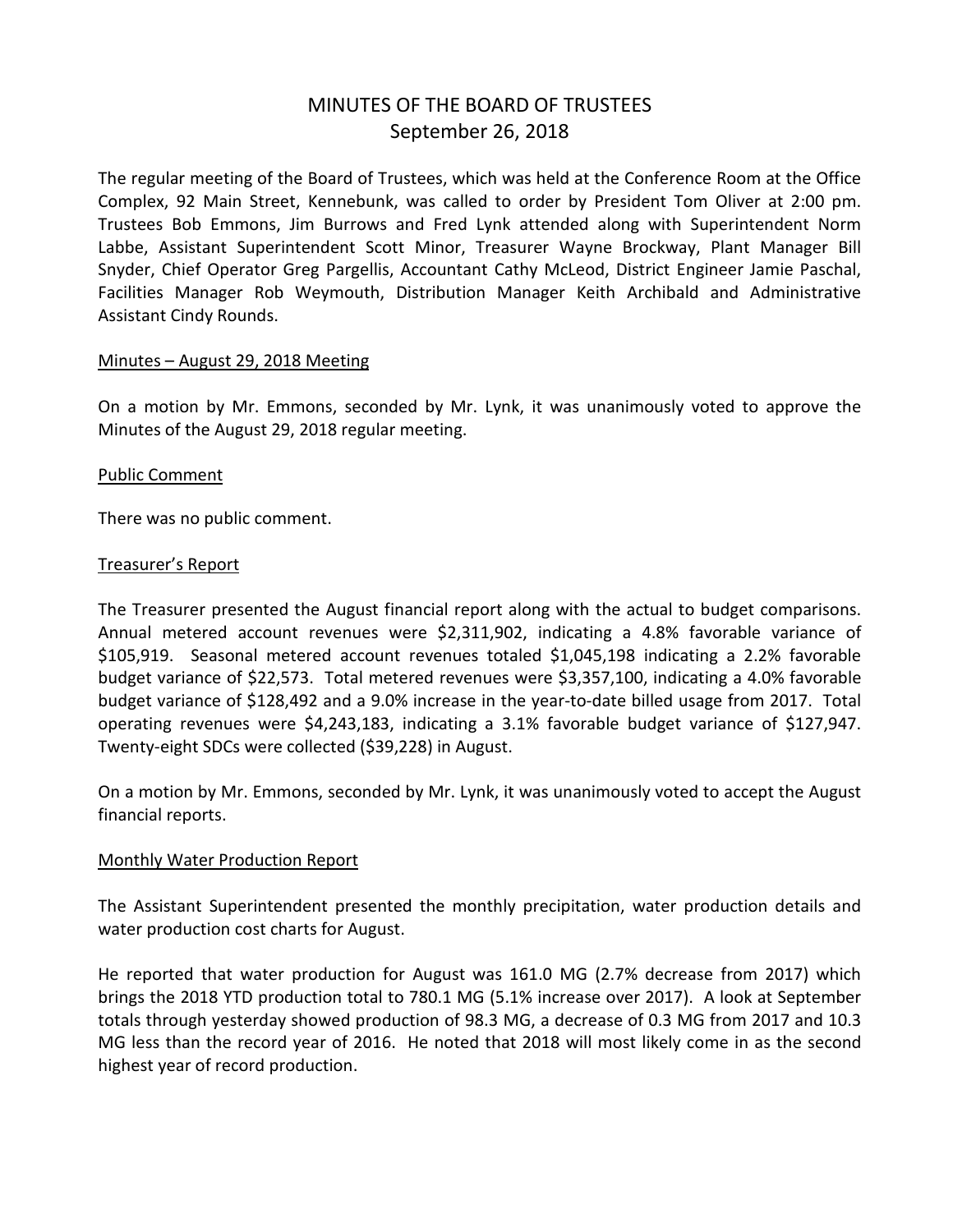Liquid precipitation equivalent in August was 3.16", which places the YTD total of 34.48" close to the running average of 35.75". He added that the groundwater levels remain lower than average for this time of year.

Groundwater production for August was 71.7 MG, comprised of 31.7 MG from the Merriland River well, 2.9 MG from the Harriseckett Road well, 5.1 MG from the Plant wells and 31.9 MG from the Kennebunk River well. The YTD groundwater production is 236.6 MG (32.9 MG increase over 2017) which equals approximately 30% of total water production.

The August surface water chemical cost increased to \$253.29 per MG from \$236.52 in July with the 2018 YTD monthly average cost now at \$241.29 per MG (higher than the \$208.47 per MG for the same period in 2017 due to increases in chemical costs). The groundwater chemical cost for August was \$69.98 per MG with the YTD monthly average groundwater chemical cost at \$76.60 per MG. The YTD monthly average for the blended surface water and groundwater chemical cost is \$210.49 per MG, compared to \$168.91 per MG for same period in 2017.

# Kennebunk River Well

The Superintendent elaborated on the performance of the full-scale GAC filter pilot test. He reported that the filters are still operating at 1 MGD and continue to function well. Overall, the expectation is that, by around the end of October, the data collected should provide enough information to make a final determination of whether or not to move ahead with a permanent facility.

The Superintendent reported that he recently presented a talk on PFOS/PFAS at the Maine Water Environmental Association (MeWEA) Annual Convention. He reiterated some of the legal ramifications that were previously discussed. The Superintendent recently received an inquiry from the New York Association of County Commissioners, which is a statewide organization that has legal action underway on some PFAS sites in New York State. They have requested a meeting with the Superintendent to talk about the District's experiences.

#### Fletcher Street Booster Station

The Facilities Manager reported that the Kennebunk Light & Power District has installed the threephase service and transformer. The three phase meter should be arriving soon. Final landscaping is underway along with some incidental items that are required to complete project.

# Arundel Tank Site

The District Engineer reported that he will be attending the Planning Board meeting tomorrow to obtain the conditional use permit required to build a construction access road from Route One to the tank site. A DOT Road Opening Permit is also being pursued.

# Biddeford Pool Tank

The Superintendent reported that the tank painting is underway. He distributed photos of a few of the project's components. He elaborated on the decision and the benefit of hiring a separate contractor to temporarily relocate the five cell carriers' cables and supports to enable the painting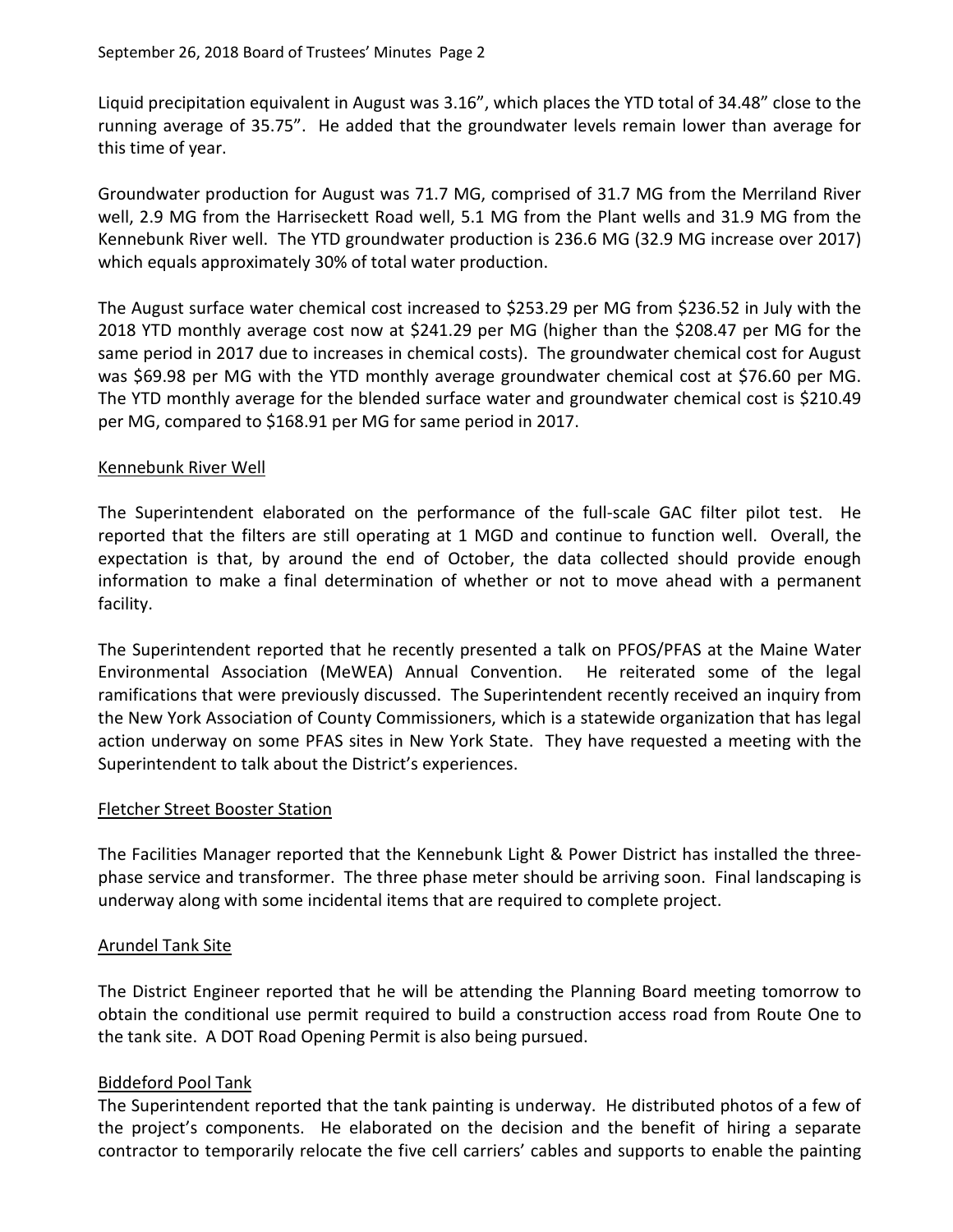contractor to properly prepare and paint the tank's exterior. He added that equipment updates by two of the cell carriers are also being undertaken.

#### AMI Meters

The Treasurer reported that as of Monday  $(24^{th})$ , 208 meters have been installed so far in September, bringing the YTD total to 2,741 and the cumulative total to 6,908 (approximately 49% of all metered customers and 63% of annual customers). The Superintendent reported that the District has entered into a lease agreement with the South Congregational Church in Kennebunkport in order to install a gateway unit, which is expected to transmit meter readings of 500 to 1,000 customers in the area. The remaining approved 2018 capital budget for the AMI program budget will cover the installation of approximately 300 additional meters through year end. An increase in the budget may be proposed at the next meeting to maintain the rate of AMI installations through the end of the year.

# Main Replacement – North Street, Kennebunkport

The District Engineer reported that progress on this project has slowed down due to the ledge that has been encountered within the project area. To date, 650' of main has been replaced.

# 2018 Water System Master Plan Update

The Assistant Superintendent reported that Wright-Pierce has been updating the Master Plan and is expected to deliver the final updated version tomorrow.

# Pipe Yard Vehicle and Equipment Storage Building

The Assistant Superintendent reported that there has been a delay in the (Town) approval process for this 8,500 sf facility. He was recently notified by the Town Planner that the project should be reviewed by the Site Plan Review Board instead of the Planning Board as previously directed. The project has been scheduled on the October  $18<sup>th</sup>$  Site Plan Review Board meeting agenda. Six vendors have been solicited to submit a proposal to build the steel structure. The budget for this project is \$500,000.

# Fall Hydrant Inspection and Testing Program

The Assistant Superintendent summarized the hydrant inspection and testing process that commenced yesterday in place of the fall flushing program. It is anticipated that up to 100 inspections are likely to be completed a day, depending on the availability of staff resources. The Distribution Manager discussed some benefits that have come from the inspections.

# West Kennebunk Booster Station

The Assistant Superintendent reported that he sent a letter to the abutters offering them first option on the sale of this property that formerly served as a booster station. He added that the abutters expressed limited interested and were informed that the property will likely be listed with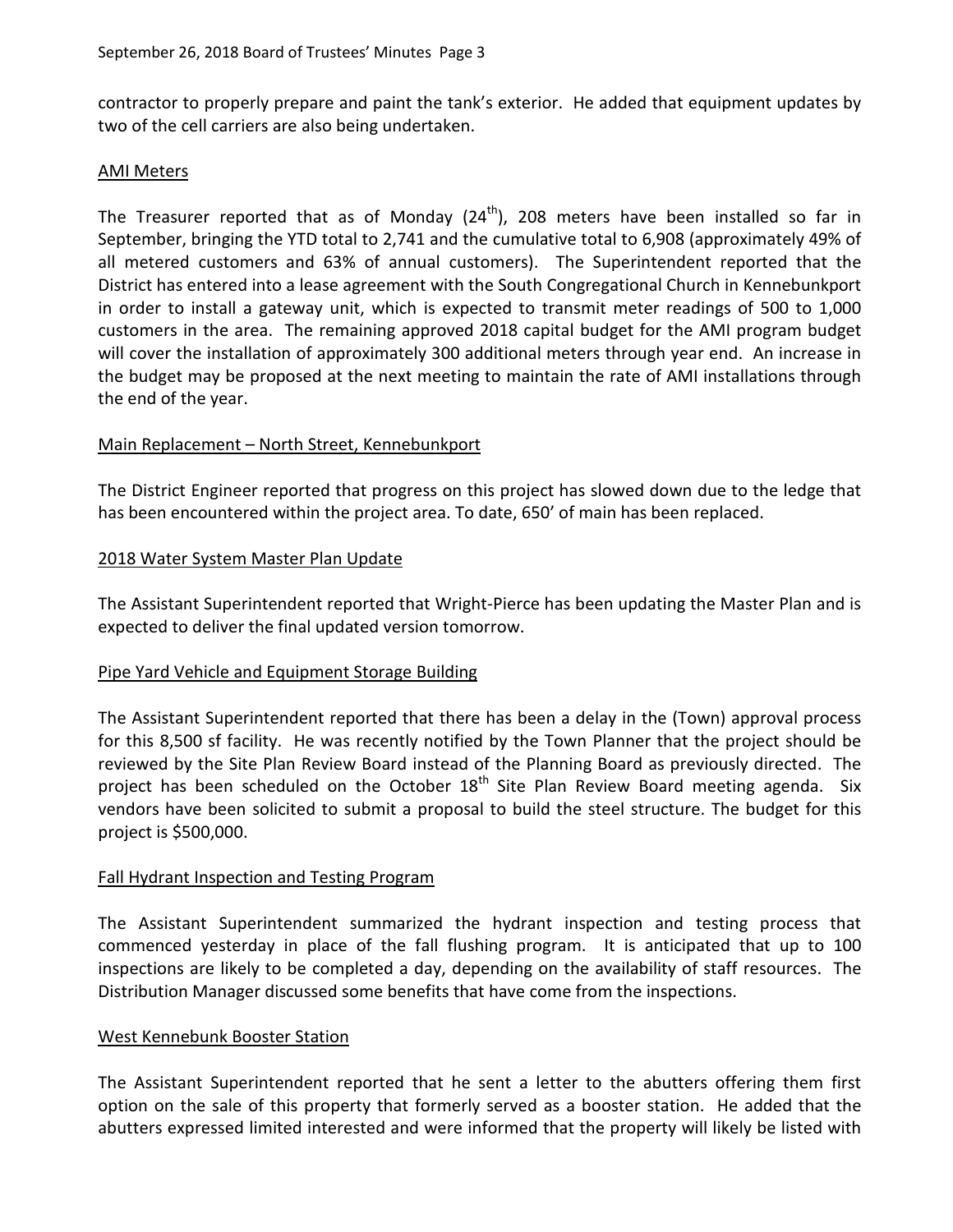a realtor pending Board approval at their October  $31<sup>st</sup>$  meeting. An update will be provided at the next meeting.

#### DOT Meeting -- Route One, Wells Bridge Replacement

The Assistant Superintendent reported that he recently attended a utility meeting regarding the DOT bridge replacement (over the Merriland River) on Route One. He outlined some concerns that were discussed in reference to the project and that area of the distribution system and potential impacts on the District's 20" transmission main. He noted that the contractor plans to request permission to begin preliminary site work in October despite the DOT's desire to commence in February.

# Olde Port Village – Kennebunkport, Maine

The Superintendent informed the Board that the Kennebunkport Selectmen were recently authorized by a Town Meeting vote to offer \$10.3 million for an 85 acre property that abuts both North Street and School Street. This property had been previously slated for a large residential development. He recalled that the Trustees had previously approved the first phase of a 12" main extension for this project and that the District had anticipated the installation of approximately a mile of 12"main from North Street to School Street, to a point near the Crow Hill tank. This hydraulic loop would have significantly decreased friction loss to the Crow Hill area by approximately 75%.

# SRF Project Closeouts

The Assistant Superintendent reported that he and the Treasurer recently met with the Drinking Water Program's SRF Environmental Engineer to close out the finances on three SRF projects. The projects were comprised of the four tank mixer installations, the Wildes District Road (K'port) 2,100' main replacement and the Oak/West Street 1,400' main replacement. The total cost of these projects was \$43,452 below budget.

#### Revised System Development Charge

The Superintendent was pleased to report that the Public Utilities Commission (PUC) approved the recent SDC revisions as proposed, which will become effective on October 1, 2018. The District will notify customers of the change via the District's website, Facebook page and in upcoming water bills.

# Review and Approval of Vehicle Bids

The Assistant Superintendent reported that bid invitations were sent to six dealerships for a 2019  $\frac{1}{2}$ ton 4 WD pickup. Two dealers responded; O'Connor GMC submitted a (net) \$31,362 quote for a GMC Sierra and Key Ford (formerly Starkey Ford) submitted a (net) \$25,523 quote for a Ford F-150. A recommendation was made to award the bid to Key Ford and allow an employee silent auction for the optional trade-in of Truck #16: 2008 F150 4x4 Crew Cab with a reserve minimum of \$5,250 which is the price that was quoted.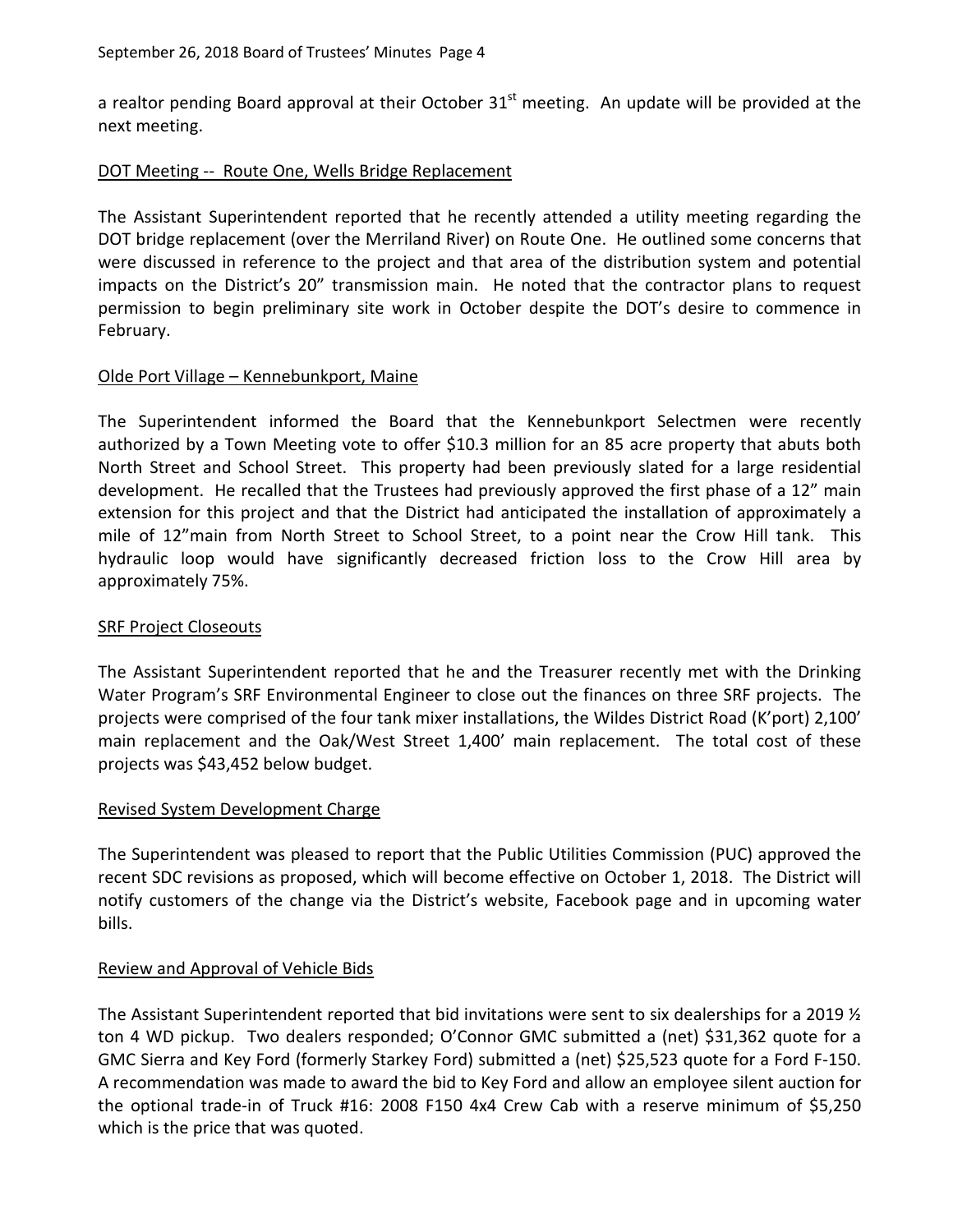On a motion by Mr. Burrows seconded by Mr. Lynk, it was unanimously voted to award the bid to Key Ford and conduct an Employee Silent Auction for Truck #16 (2008 F150 4x4 Crew Cab).

# Review Proposals for Pipeyard Vehicle and Equipment Storage Facility

Five vendors were solicited to submit a bid for a pre-engineered steel building on a concrete foundation. Only Patco Construction (Sanford) attended the pre-bid meeting and they were also the only vendor to respond with a proposal price of \$506,630. An option to include styrofoam insulation under the foundation slab for \$10,196 was also included making the total proposal \$517,520. Discussion followed.

On a motion by Mr. Lynk, seconded by Mr. Burrows, it was unanimously voted to award the bid to Patco Construction in the amount of \$517,520.

# Update on the May 2, 2018 Brush Fire on the Branch Brook Watershed

The Superintendent reported that the person who accidentally started the fire recently pleaded not guilty. A trial date has been set for November. The District has been working with the State Forest Service to determine the best options for managing the affected land.

The New England Cottontail group has also contacted the District again. Since 2012 when prior discussions ended, the group developed a CCAA (Conservation Candidate Assurance Agreement). The document is intended to clarify to the landowner what rights on the property may be affected if cottontail habitat is intentionally created per their proposal. Legal counsel is reviewing the document.

# **Other Business**

- The Superintendent informed the Board that the annual Flu Shot Clinic will be held next Wednesday (10/3) from 7 to 8:30 am in the Lunchroom.
- The Superintendent was pleased to report that Catherine McLeod and Steve Allen have recently graduated from the Joint Environmental Training Coordinating Committee (JETTC) Management Candidate School. Their success in the year-long management curriculum designed to "provide the intensive training, networking and skill-development coursework necessary to prepare the next generation of water and wastewater managers and leaders". Eight other District employees have graduated from this course since 2014.

# Next Meeting

The next meeting of the Board of Trustees will be held on Wednesday, October 31, 2018 in the Conference Room, 92 Main Street, Kennebunk at 2:00 pm.